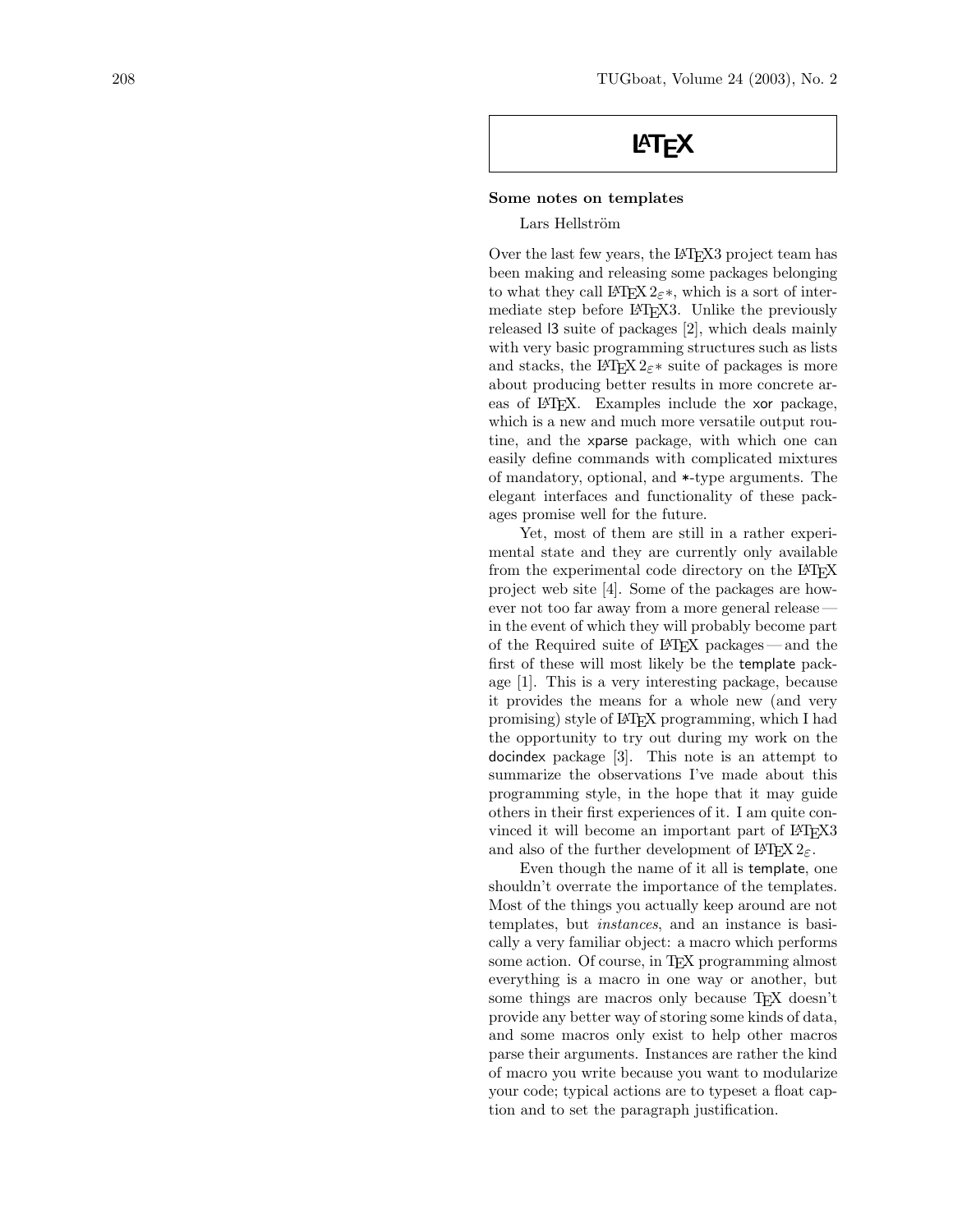An instance is not just any nice collection of simpler commands, though. To begin with, every instance has a type, which specifies the syntax and most of the semantics of the instance. All instances with the same type do roughly the same thing, but they usually differ in the details. If one instance of a certain type, say, takes some text and typesets it as a section heading, then another instance of the same type could typeset the same text as a subsection heading or a part heading. If one instance of a certain type causes the index to be typeset (in the same sense that  $\prime$ rintindex does) then another instance of that type might cause the glossary to be typeset. The simpler an instance is the more detailed the type specification usually gets, but it is generally about what the instance does, not about how it does it. Two instances of the same type are exchangeable in the sense that replacing one with the other doesn't cause any errors, although it will almost certainly change the typeset appearance of something.

That the instances are typed is incredibly useful, because it means you can redefine any instance without having to worry about breaking anything (as long as your redefinition conforms to the type specification)! An average L<sup>AT</sup>EX package usually comprises a couple of user level commands, a couple of parameters, and a number of private macros. The user level commands and parameters tend to have well-defined syntax and semantics, even though the choice of parameters is often less than satisfactory, but the syntax and semantics of the private macros are generally something about which everyone but the package author knows very little. There is often no other way to achieve a certain layout modification than to redefine a private macro, but that is always a risky operation because inferring the semantics of something from its implementation is no exact science.

In an implementation employing template techniques, many of the private macros would instead be instances, and thus this wouldn't be a problem; the type specification would say everything one needs to know. In the case of new types there is of course a bit of extra work needed for writing down the specification, but that work is usually well spent as it helps pointing out weaknesses in the implementation. An interesting side-effect of using instances is that there is much less need for package parameters, as many of these can instead be embedded into the instances which are easily redefined. Thus the net effect of using template techniques in a package can actually

be that the interface to the package becomes simpler as well as more powerful and versatile.

The other thing about instances is how they are defined; this is where the templates get into the picture. A template is also basically a macro, and like an instance it has a type, but a template additionally has an associated set of parameters. Instances are defined by specifying a template (of the correct type) and the values that the parameters of the template should have. A typical instance definition looks something like

```
\DeclareInstance{justification}
  {flushleft}{std}{
   rightskip =0pt plus 1fill,
   leftskip =0pt,
   startskip =0pt,
   parfillskip=0pt plus 1fill
}
```
Here justification is the type, flushleft is the name of the instance being defined, and std is the name of the template it is based on. The last argument is a keyval list of parameter names and values. What happens internally is that a couple of control sequences (the respective storage bins for the parameters of the template) are set to these values whenever the instance is used and the code in the template accesses the values by using the storage bins in very much the same way as we currently use a package parameter.

A parameter value need not be a length or some other numeric quantity, however; it can just as well be a function (which in this case is a fancy name for a command), a name, a boolean, or another instance (usually, but not necessarily, of a different type). A very common use for function valued parameters is to handle formatting of short pieces of text; for example, the heading of the theorem environment. A template which handles this might for example have a function valued parameter heading-format which receives the theorem number as its only argument. Then to get headings in the default "Theorem 6.2" style one could say

 $heading-format = \textbf{Theorem^#1}$ 

whereas the reverse " $6.2$  Theorem" style would be the result of

heading-format =

\textbf{#1\hspace\*{0.5em}Theorem}

Generalizing slightly, one could also imagine there being a function parameter named-heading-format with two arguments which is used instead of the heading-format parameter when the theorem has a name (e.g., "Inverse Function Theorem"). Passing